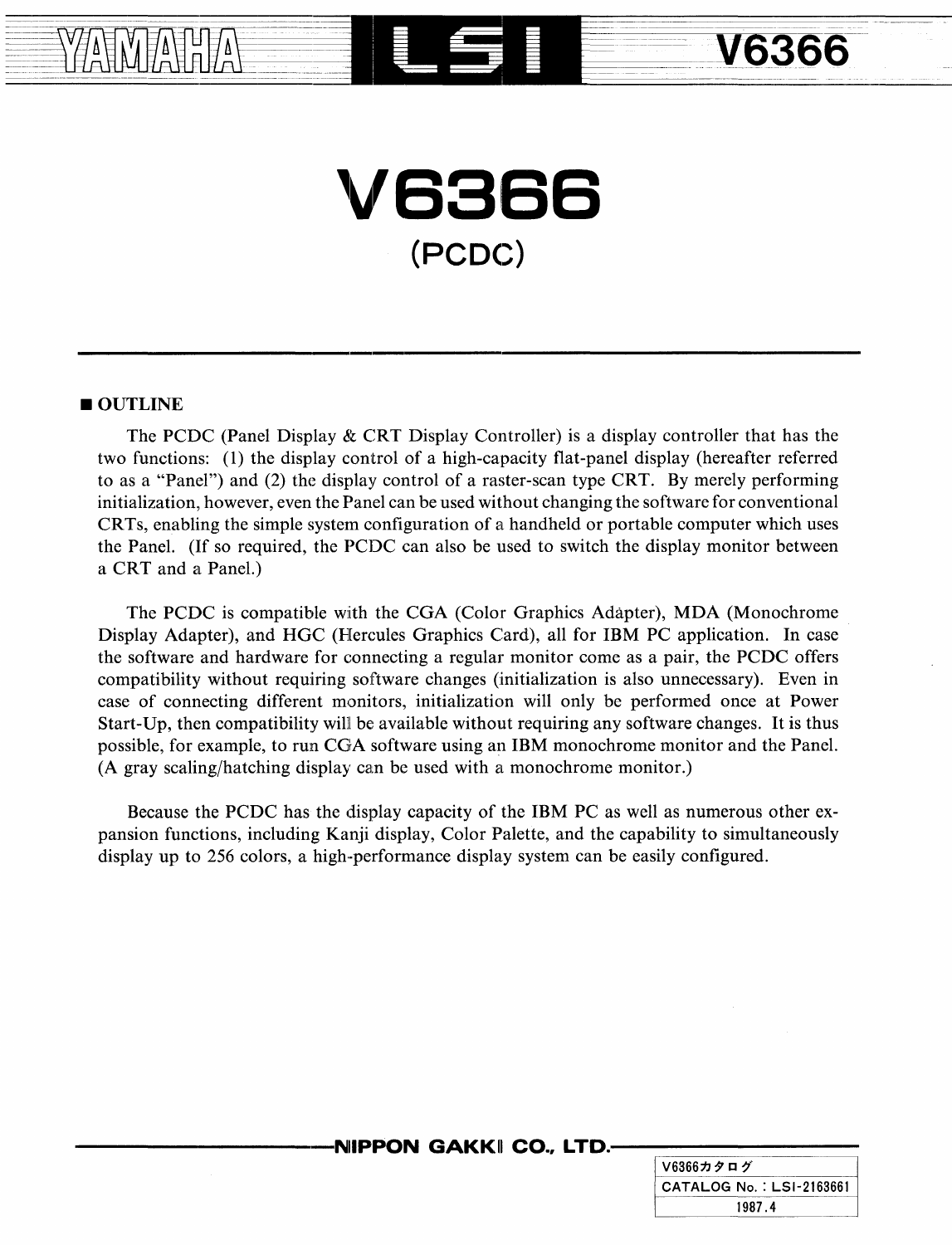## **FEATURES**

- All functions of MC6845 are built in (excluding the Interlacing & Video Mode and the Skew function).
- In addition to a CRT or LCD, a EL and Plasma Display can also be connected.
- A 640 by 400 PEL Panel can be driven (a 720 by 350 PEL Panel can also be driven).
- A one-screen Panel or two-screen Panel (split into top and bottom halves) can be used.
- A two-screen panel allows, at a maximum duty, display of up to 512 lines (1/256).
- Selection of 1-, 2-, 4- or 8-bit parallel transmission of data to the Panel.
- A gray scaling/hatching display can be used with the Panel or a monochrome monitor.
- IBM PC software for 640 by 200 PELs can be directly displayed on a 640 by 400 PEL screen. (An 8 by 16 character font can be used, and can be displayed even in Double Scan Mode.)
- In addition to the standard IBM PC Graphics Modes, a variety of other Graphics Modes are provided: 320 by 200 PELs x 16 or 256 colors, 320 by 400 PELs x 4 or 16 colors, 640 by 200 PELs x 4 or 16 colors, 640 by 400 PELS x 4 colors, 640 by 350 PELs x 16 colors, and so on.
- A Protect Bit is provided for software protection.
- An SRAM or DRAM can be used as the VRAM. (Because the timing for display and the CPU are separate, the CPU can access VRAM at any time (without awaiting the retracetiming.))
- Built-in interface for the Light Pen
- With a linear RGB monitor, 16 out of 512 colors can be simultaneously displayed.
- With an EGA monitor, 16 out of 64 colors can be simultaneously displayed.
- A Color Lookup Table can even be used with an IBM color monitor.
- A Standby function is provided to conserve power dissipation.
- Kanji display capacity of 16 by 16, 24 by 24 or 32 by 32 "PELs" (picture elements or pixels). (Attributes can also be used).
- The font configuration can be selected. Horizontal: 6, 7, 8, 9, 10, or  $[8 \times \text{integer}]$  PELs (capable of a mixed display of half-width and full-width text); Vertical: 1 to 32 PELs.
- Capable of smooth scrolling and (in Interlace Mode only) external synchronization
- Simultaneous display capability with an IBM color monitor and a one-screen LCD of 640 x 200.
- CMOS, 5V power supply, 100-pin QFP or 84-pin PLCC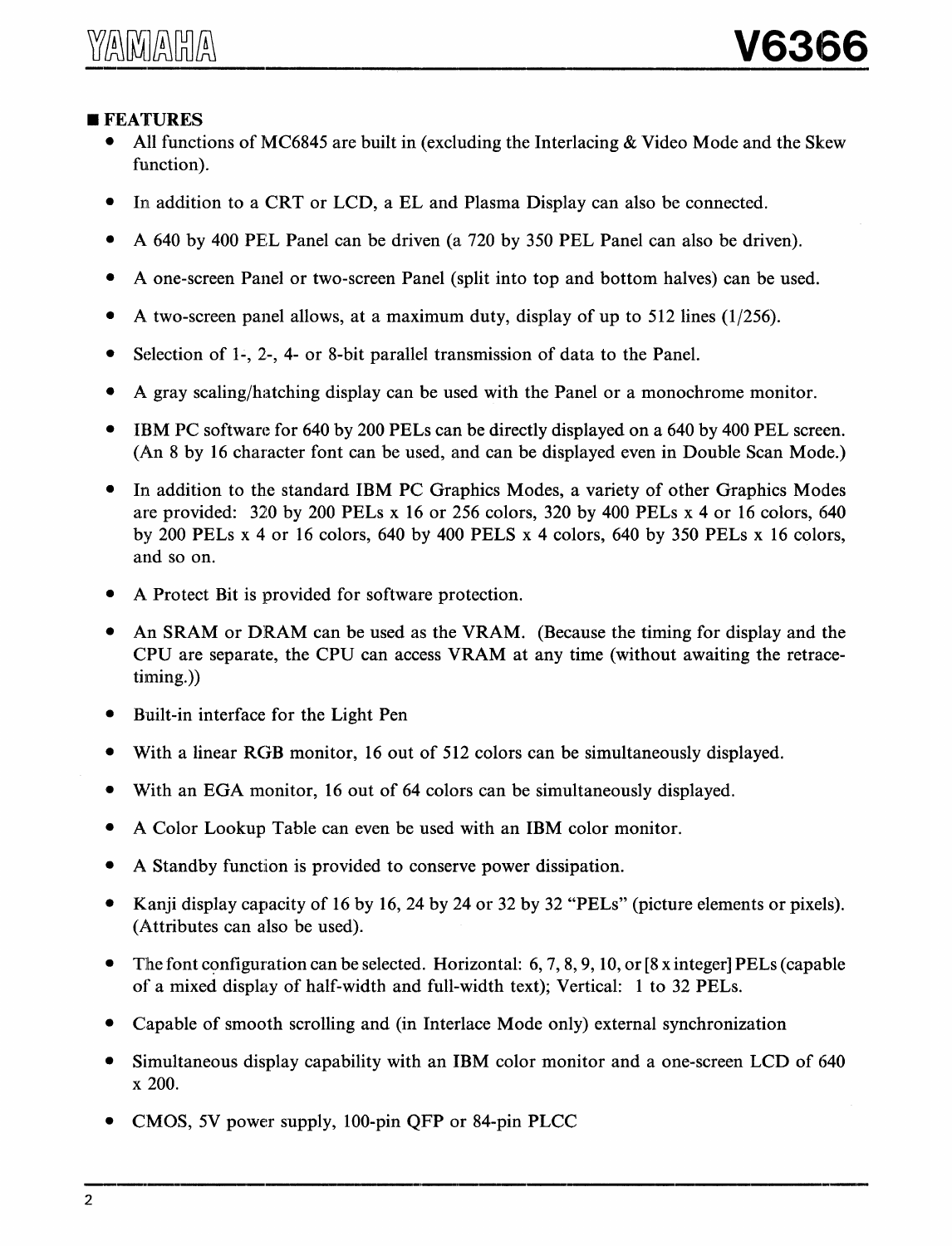BLOCK DIAGRAM

**V6366** 

**WAMARIA** 



 $\omega$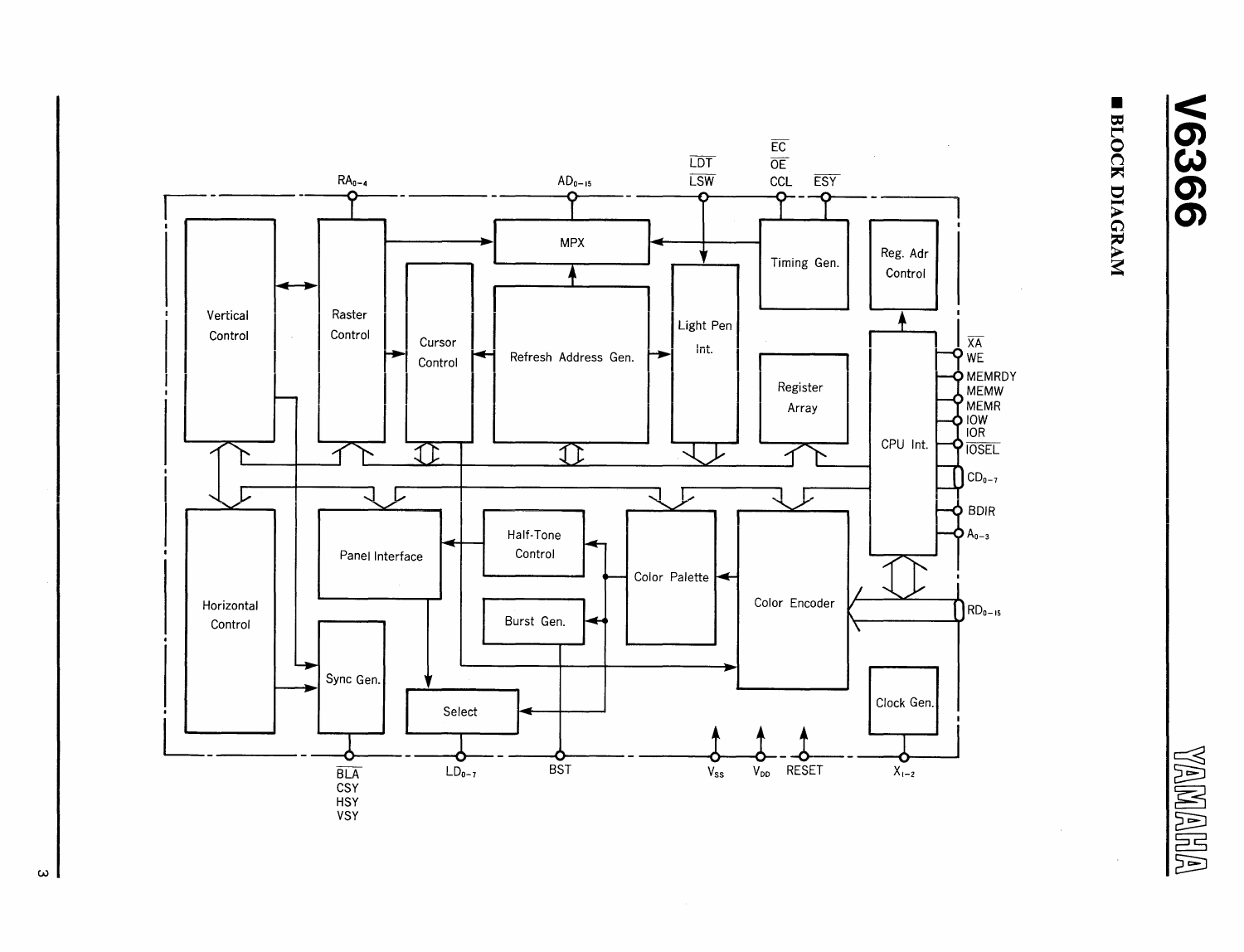## **E DESCRIPTION OF TERMINAL FUNCTIONS**

| <b>Signal Name</b>       | I/O          | <b>Terminal Functions</b>                                                               |
|--------------------------|--------------|-----------------------------------------------------------------------------------------|
| A٥                       | Ŧ            |                                                                                         |
| $\overline{\phantom{a}}$ |              | Address for I/O register selection. Ao is also used for selecting the high or low byte. |
| Αз                       | ł            |                                                                                         |
| CD <sub>0</sub>          | 1/O          |                                                                                         |
|                          |              | Data Bus for the CPU                                                                    |
| CD <sub>7</sub>          | 1/O          |                                                                                         |
| <b>MEMRDY</b>            | $\circ$      | Read/Write Ready signal for the Memory ('0': Wait)                                      |
| <b>MEMW</b>              | ÷            | <b>Controls writing to Memory</b>                                                       |
| <b>MEMR</b>              | H            | Controls reading from Memory                                                            |
| <b>IOW</b>               | ł            | Controls writing to the I/O registers                                                   |
| <b>IOR</b>               |              | Controls reading from the I/O registers                                                 |
| <b>IOSEL</b>             | $\mathbf{I}$ | Enable signal to the I/O Register D and E (0: Enable)                                   |
| <b>RESET</b>             | $\mathbf{I}$ | Reset signal                                                                            |
| <b>LSW</b>               |              | Light Pen Switch signal (At RESET, specifies an 8- or 16-bit Data Bus for VRAM)         |
| <b>LDT</b>               | Ш            | Light Pen Detection signal (At RESET, specifies VRAM from SRAM or DRAM)                 |
| X <sub>1</sub>           | Ш            |                                                                                         |
| X <sub>2</sub>           | 1/O          | For X'tal oscillation or external clock input                                           |
| <b>BDIR</b>              | O            | Direction control of the bi-direction buffer for the CPU Data Bus                       |
| <b>RA</b> o              | O            |                                                                                         |
|                          |              | <b>Raster Address</b>                                                                   |
| RA <sub>3</sub>          | O            |                                                                                         |
| RA4                      | 1/O          | Raster Address or AC Conversion signal (At RESET, specifies the Hercules or CGA Mode)   |
| <b>RDo</b>               | VO.          |                                                                                         |
| ſ                        |              | Data bus for VRAM (Low side)                                                            |
| RD <sub>7</sub>          | 1/O          |                                                                                         |
| RD8                      | 1/O          |                                                                                         |
| $\mathcal{L}$            |              | Data bus for VRAM (High side)                                                           |
| RD <sub>15</sub>         | 1/O          |                                                                                         |
| EC                       | o            | Transmission control for the RD Bus of Character Font Data                              |
| <b>OE</b>                | о            | Output control (for SRAM)                                                               |
| CCL                      | O            | Latch clock for character codes                                                         |
| WE                       | O            | Controls writing of VRAM                                                                |
| $\overline{XA}$          | Ō            | CPU-related timing for VRAM                                                             |
| <b>Vss</b>               | L            |                                                                                         |
| Vss                      |              | 0V                                                                                      |
| VDD                      |              |                                                                                         |
| VDD                      |              | $+5V$                                                                                   |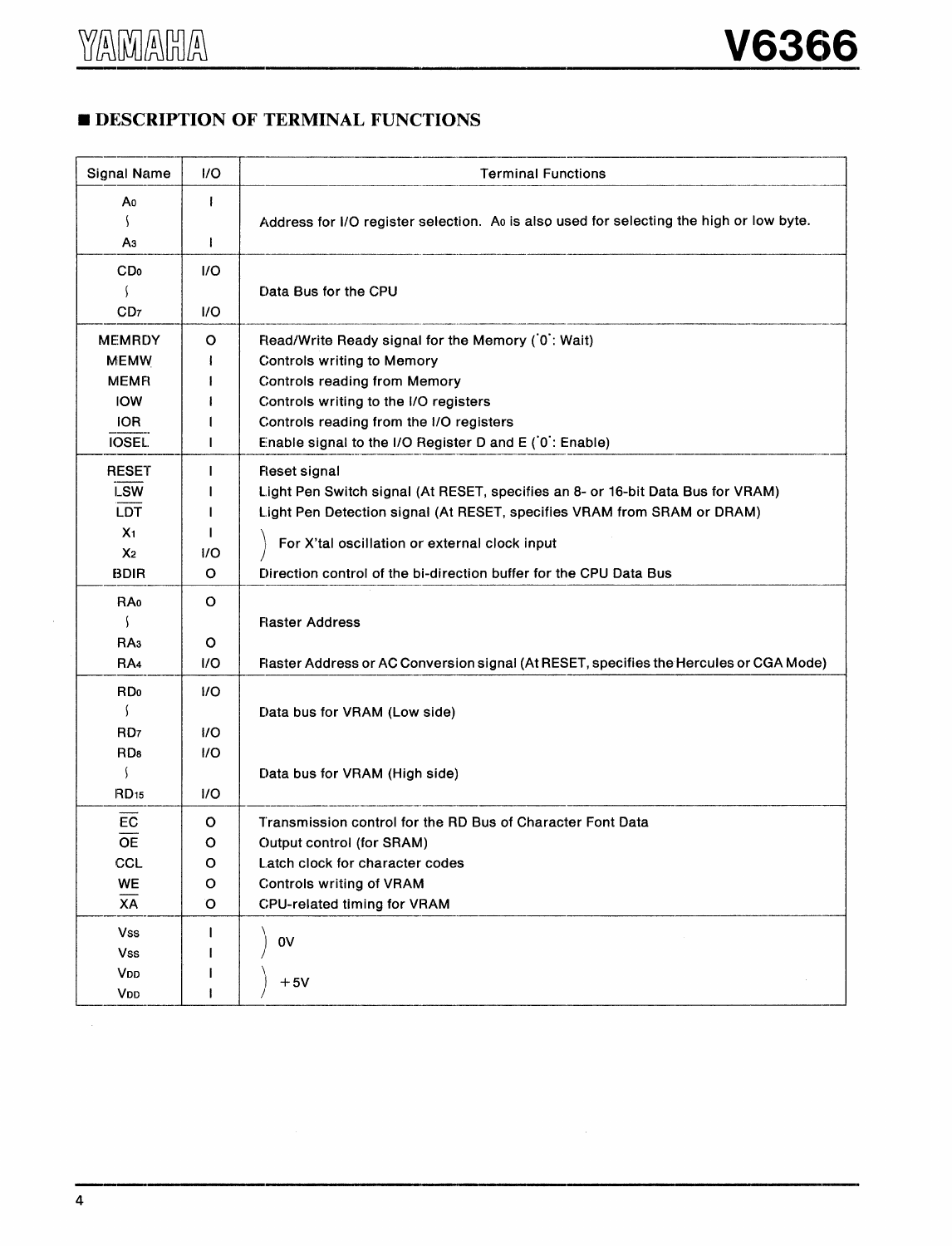$\frac{1}{2}$ 

| Signal Name                       | 1/O     | <b>Terminal Functions</b>       |                                                                          |  |  |  |
|-----------------------------------|---------|---------------------------------|--------------------------------------------------------------------------|--|--|--|
| AD <sub>0</sub> /XR               | O       | CPU RAS Address timing for DRAM |                                                                          |  |  |  |
| AD1/XC                            | $\circ$ | CPU CAS Address timing for DRAM |                                                                          |  |  |  |
| AD2/RAS                           | $\circ$ | <b>RAS for DRAM</b>             |                                                                          |  |  |  |
| AD <sub>3</sub> /CAS              | $\circ$ | <b>CAS for DRAM</b>             |                                                                          |  |  |  |
| AD <sub>4</sub>                   | $\circ$ |                                 |                                                                          |  |  |  |
| AD <sub>5</sub> /AD <sub>0</sub>  | $\circ$ |                                 |                                                                          |  |  |  |
| AD6/AD1                           | o       |                                 |                                                                          |  |  |  |
| AD7/AD2                           | O       | Addresses of                    |                                                                          |  |  |  |
| AD <sub>8</sub> /AD <sub>3</sub>  | O       | SRAM                            | Addresses of                                                             |  |  |  |
| AD <sub>9</sub> /AD <sub>4</sub>  | O       |                                 | <b>DRAM</b>                                                              |  |  |  |
| AD <sub>10</sub> /AD <sub>5</sub> | $\circ$ |                                 |                                                                          |  |  |  |
| AD <sub>11</sub> /AD <sub>6</sub> | $\circ$ |                                 |                                                                          |  |  |  |
| AD <sub>12</sub> /AD <sub>7</sub> | O       |                                 |                                                                          |  |  |  |
| AD <sub>13</sub>                  | O       |                                 |                                                                          |  |  |  |
| AD <sub>14</sub>                  | $\circ$ |                                 |                                                                          |  |  |  |
| AD <sub>15</sub> /GPE             | $\circ$ |                                 | Also, OR output of Bits 0 and 1 of the Control Register in Hercules Mode |  |  |  |
| LD <sub>4</sub>                   | O       | DB                              | Primary<br>В<br>Bo<br>LD4                                                |  |  |  |
| LD <sub>5</sub>                   | O       | for IBM color<br>DG             | G<br>LD <sub>5</sub><br>Primary<br>B <sub>1</sub>                        |  |  |  |
| LD <sub>6</sub>                   | $\circ$ | <b>DR</b><br>monitor            | for<br>$\mathsf R$<br>Primary<br>B <sub>2</sub><br>LD <sub>6</sub>       |  |  |  |
| LD <sub>7</sub>                   | $\circ$ | DI                              | <b>EGA</b><br>G<br>Go<br>LD <sub>7</sub><br>Secondary                    |  |  |  |
| LD <sub>0</sub>                   | $\circ$ | <b>BFP</b>                      | monitor<br>for linear<br>LD <sub>0</sub><br>$\leftarrow$<br>$\leftarrow$ |  |  |  |
| LD <sub>1</sub>                   | O       |                                 | RGB monitor<br>LD <sub>1</sub><br>G <sub>1</sub><br>for                  |  |  |  |
| LD <sub>2</sub>                   | O       |                                 | Secondary<br>LD <sub>2</sub><br>Panel<br>R<br>G <sub>2</sub>             |  |  |  |
| LD <sub>3</sub>                   | O       | Video                           | Secondary<br>в.<br>Ro<br>LD <sub>3</sub>                                 |  |  |  |
| <b>BLA</b>                        | $\circ$ | <b>BLANK</b>                    | <b>HSY</b><br>R <sub>1</sub><br>$\leftarrow$                             |  |  |  |
| <b>BST</b>                        | $\circ$ | <b>Color Burst</b>              | R <sub>2</sub><br><b>SCK</b><br>$\leftarrow$                             |  |  |  |
| CSY                               | $\circ$ | Composite Sync                  | <b>VSY</b><br>$\leftarrow$<br>$\leftarrow$                               |  |  |  |
| <b>HSY</b>                        | $\circ$ | Horizontal<br>synchronization   | (ECK)<br>$\leftarrow$<br>$\leftarrow$                                    |  |  |  |
| <b>VSY</b>                        | $\circ$ | Vertical<br>synchronization     | $\leftarrow$<br>$\leftarrow$                                             |  |  |  |
| <b>ESY</b>                        | 1/O     | for external<br>synchronization |                                                                          |  |  |  |

 $\sim$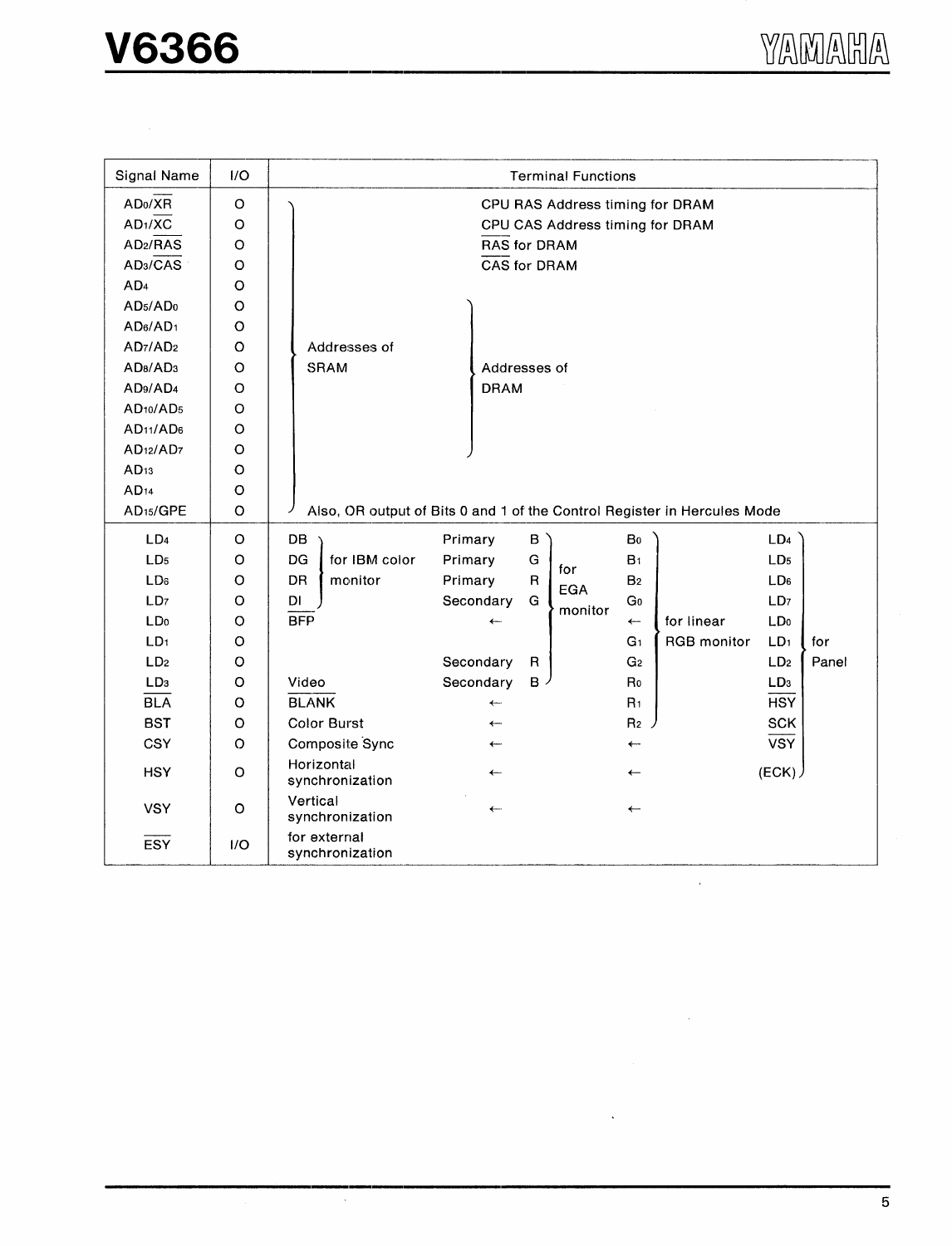#### **PIN ASSIGNMENT**

#### $(1)$  100pin QFP



#### $(2)$  84pin PLCC

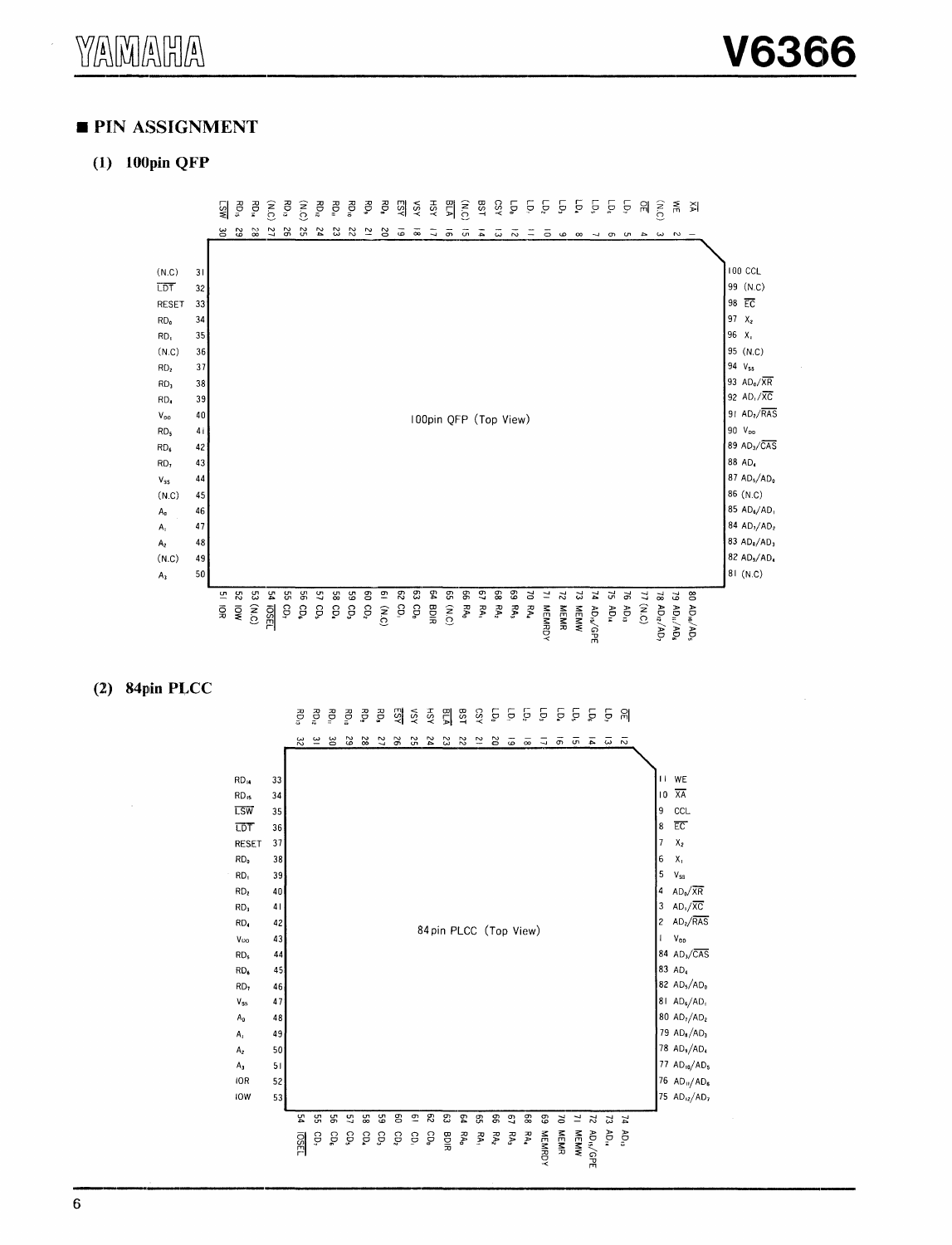### **ELECTRICAL CHARACTERISTICS**

#### Absolute Maximum Ratings

| ltem                  | Symbol                | Min.   | Max.           | Unit |
|-----------------------|-----------------------|--------|----------------|------|
| Supply voltage        | <b>V<sub>DD</sub></b> | $-0.3$ | $+7.0$         | v    |
| Input voltage         | V١                    | $-0.3$ | $V_{DD}$ + 0.3 | v    |
| Output voltage        | Vo                    | $-0.3$ | $V_{DD}$ + 0.3 | v    |
| Operating temperature | Top                   | 0      | $+70$          | °C   |
| Storage temperature   | Tsta                  | $-50$  | $+125$         | °C   |

{Based on the reference voltage of Vss = O.OV)

#### Recommended Condition for Use

Supply voltage: Operating temperature:

 $+ 5V \pm 5\%$  (based on Vss = 0.0V)  $0~\sim$  70°C

#### DC Characteristics (VDD =  $5V \pm 5\%$ , TOP =  $0 \sim 70^{\circ}$ C)

| Item                                         | Symbol                | Condition                       | Min.           | Max. | Unit         |
|----------------------------------------------|-----------------------|---------------------------------|----------------|------|--------------|
| High-level output voltage (for TTL driving)  | <b>V</b> он           | $I$ <sub>OH</sub> $=$ $-$ 0.4mA | 2.7            |      | $\mathsf{v}$ |
| Low-level output voltage (for TTL driving)   | <b>Vol</b>            | $I_{OL} = 0.8$ mA               |                | 0.4  | v            |
| High-level output voltage (for CMOS driving) | VoH                   | $ $ lo $H $ < 10 $\mu$ A        | $V_{DD} = 0.4$ |      | v            |
| Low-level output voltage (for CMOS driving)  | <b>Vol</b>            | $ I_{OL}  < 10 \mu A$           |                | 0.4  | v            |
| High-level input voltage                     | <b>V<sub>IH</sub></b> |                                 | 2.2            |      | v            |
| Low-level input voltage                      | VIL                   |                                 |                | 0.8  | v            |
| Input leak current                           | IL.                   |                                 | $-10$          | 10   | μA           |
| OFF status leak current                      | lı.z                  |                                 | $-10$          | 10   | μA           |
| Power current (during normal operation)      | <b>I</b> DD           |                                 |                | 70   | mA           |
| Power current (during Standby)               | lop.                  |                                 |                | 10   | mA           |

NOTE: ILZ applies while the CDO-CD7, RDO-RD15, X2, RA4, or ESY pins are in input status or while the AD0/ $\overline{XR}$  ~ AD15/GPE or MEMRDY pins are in high-impedance status.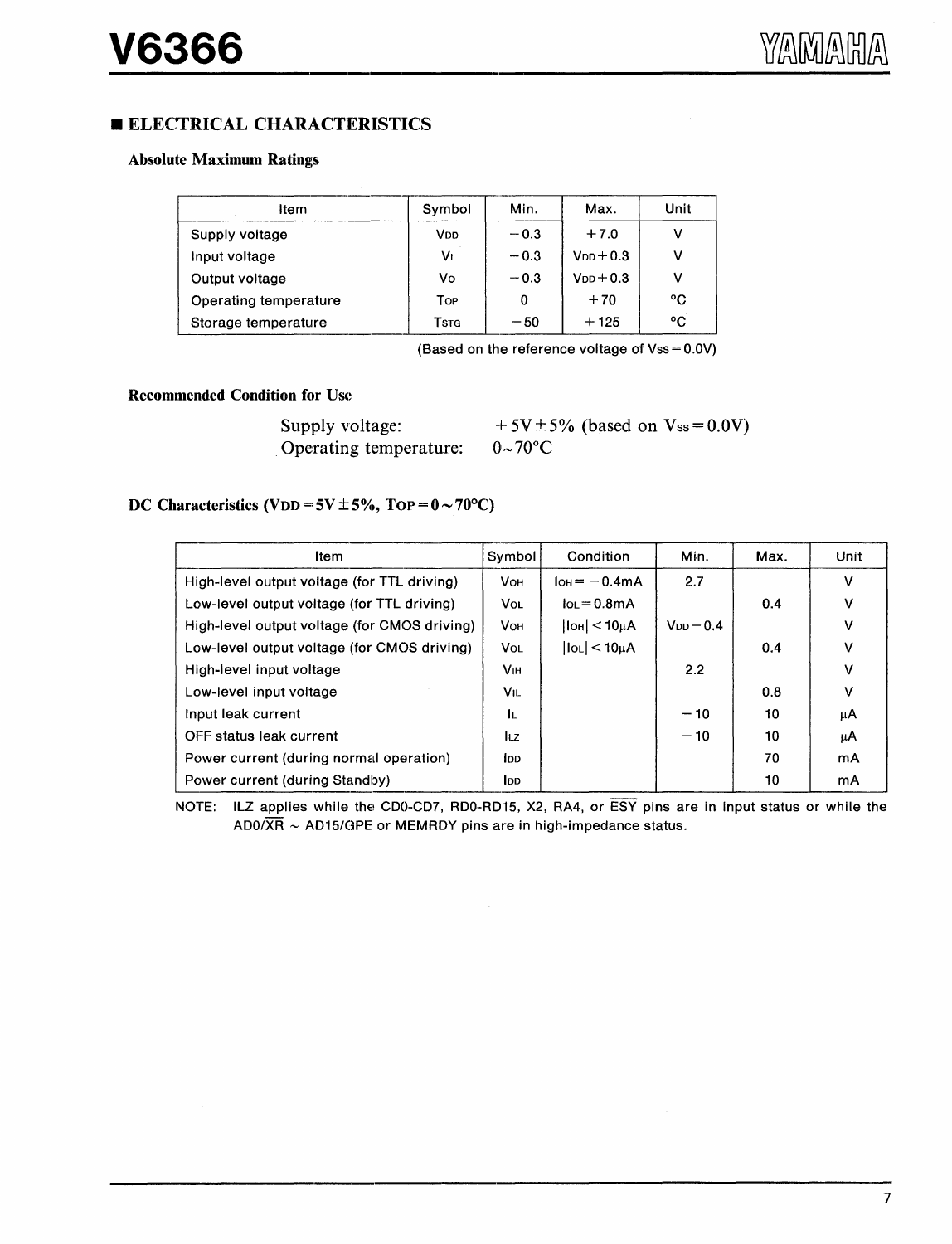## **SYSTEM CONFIGURATIONS**

### (1) Use of SRAM (For 16-Bit Bus, CGA)



(2) Use of DRAM (For 8-Bit Bus, Hercules)

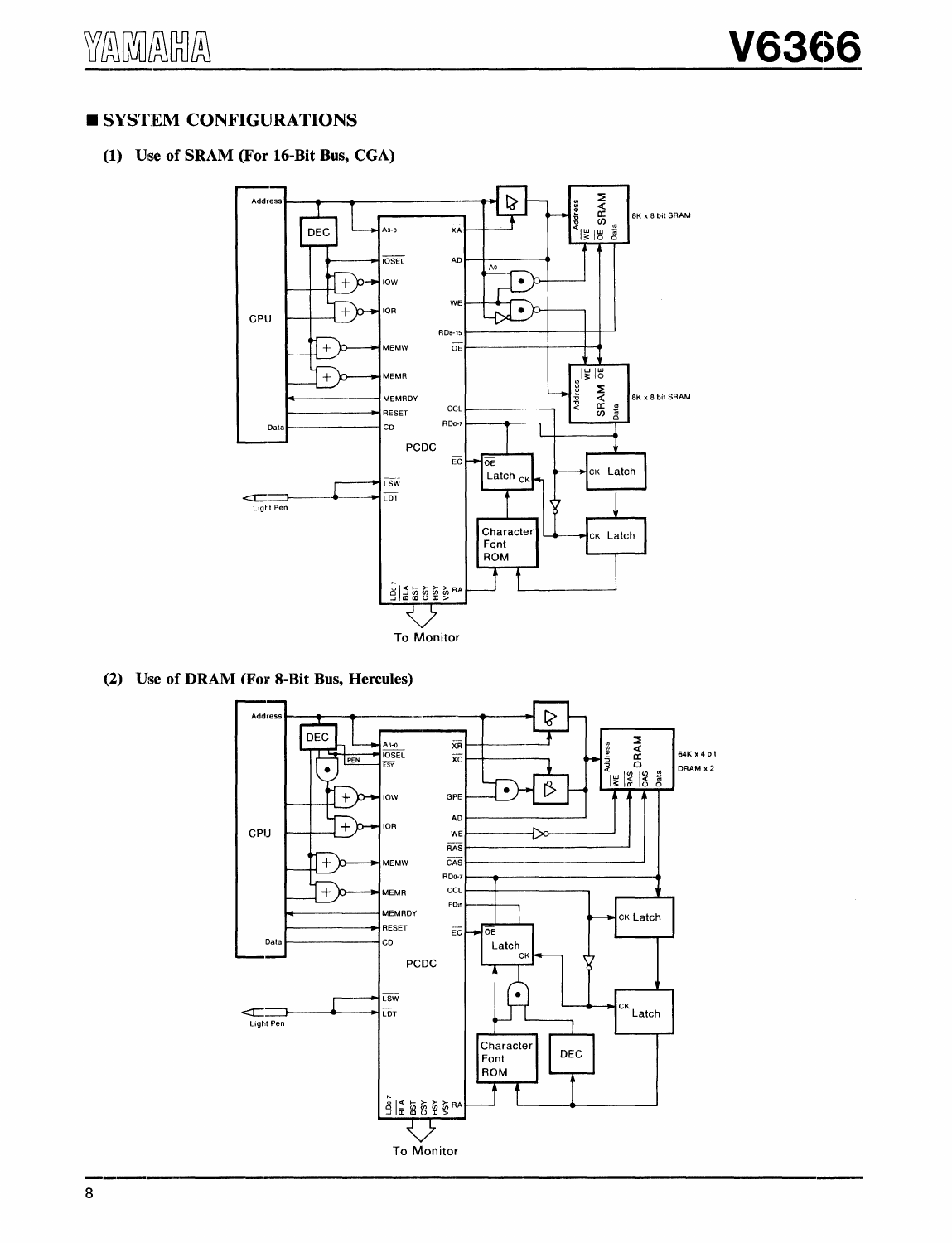## **PACKAGE OUTLINES**

 $(1)$  100pin QFP